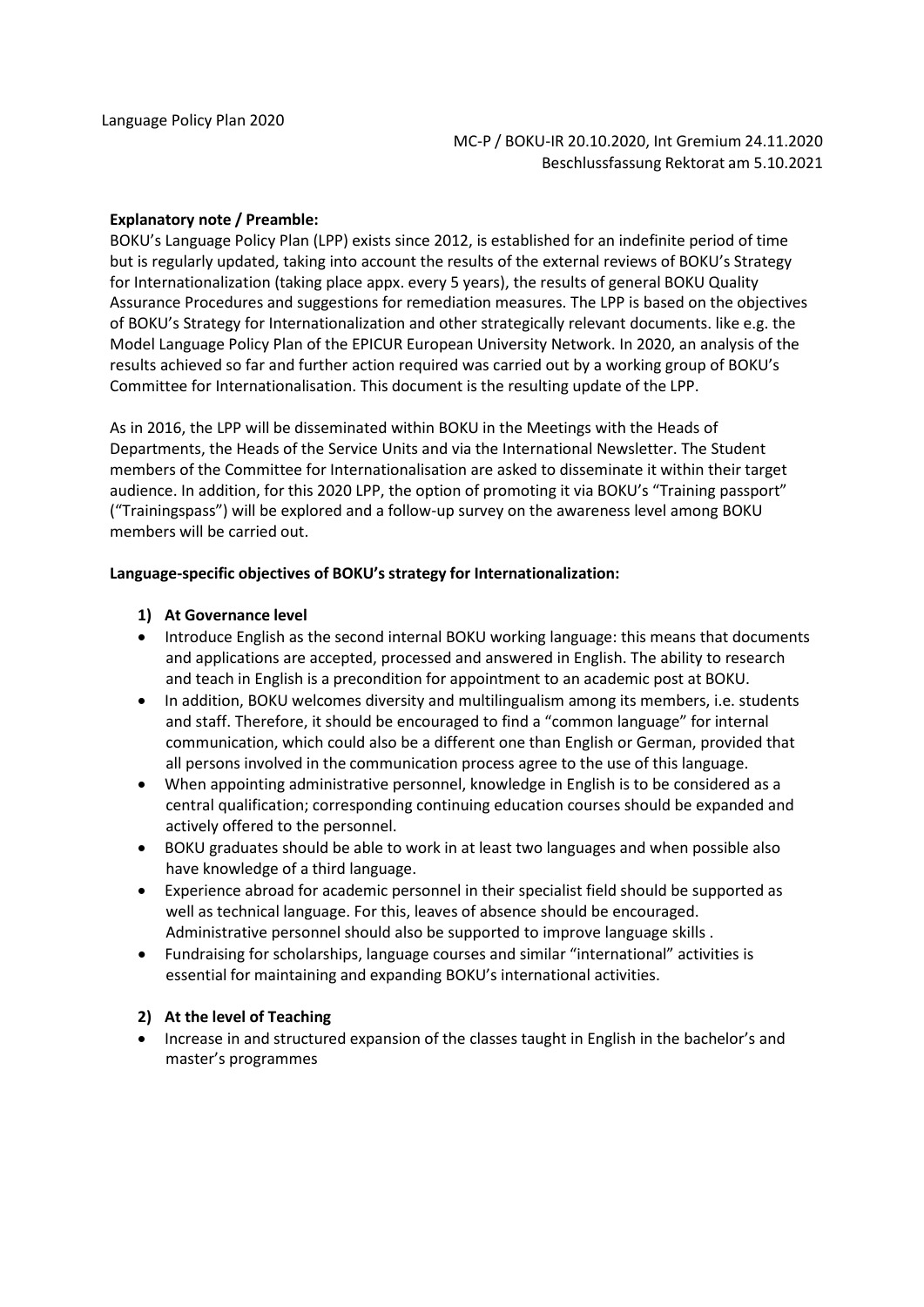- Expansion of classes taught in English within the framework of doctoral programmesor "DoctoralSchools"
- Increase visibility of international guest teachers (=guest lecturers andguest professors)
- When inviting Guest lecturers, if possible, the achievement of intercultural competences should be one of the learning outcomes (case studies etc.). Sufficient support (intercultural awareness trainings) for BOKU staff dealing with Guest lecturers is provided.
- Strengthening existing and developing complementary foreign language, international and interdisciplinary study programs (e.g. Joint- or Double/ Multiple-Degree programs). Language specification possibilities can be developed in cooperation with partner universities.
- Quality Assurance procedures implemented at BOKU do include all LPP-relevant aspects (courses, study programs, language courses…); e.g. the monitoring (course evaluation) should include a question on the language of instruction.

# **3) with regard to Research activities**

- Highlight BOKU's research contributions to the implementation of the Language Policy Plan
- Allow for multilingualism in research projects by e.g. writing project abstracts in the local language of the region where the research was carried out; thereby also having an impact on research-based teaching and dissemination of results ("third mission")
- Strengthening researcher language skills to increase impact in the scientific community and interaction with stakeholders beyond academia.
- Expand the training in scientific writing in English as a key competence in BOKU's staff training programs.

# **4) Community Services / Third mission**

- Supporting researchers in efforts to make insights useful and applicable for society in Austria, including translation and dissemination in German.
- Supporting researchers in efforts to make insights useful and applicable for society in other countries (particularly those directly involved in the project), including translation and dissemination in local languages.
- •

# **DRAFT LANGUAGE POLICY PLAN IMPLEMENTATION MEASURES:**

**Thislanguage policy plan aims at the implementation of the strategic goals mentioned above.**

# **1) English as second working language:**

**Who**: in the "DepartmentleiterInnensitzung" and "ServiceleiterInnensitzung" the Department Heads and Service Unit Heads will be informed about the need to translate all documents / website contents / signs and forms into English. The content of the information provided in German and English should be the same, and not a mere summary!!

It should be compulsory to submit Topstories in both English and German, otherwise they shouldn't be uploaded to the website.

**Funding:** additional funding is required for supporting the Departments/Service units in this endeavour (by proof-reading or translation services). Basically, each Department / Service Unit is responsible for translating its information material within its own budget **When:** within the next Performance Contract (Leistungsvereinbarung) 2022-2024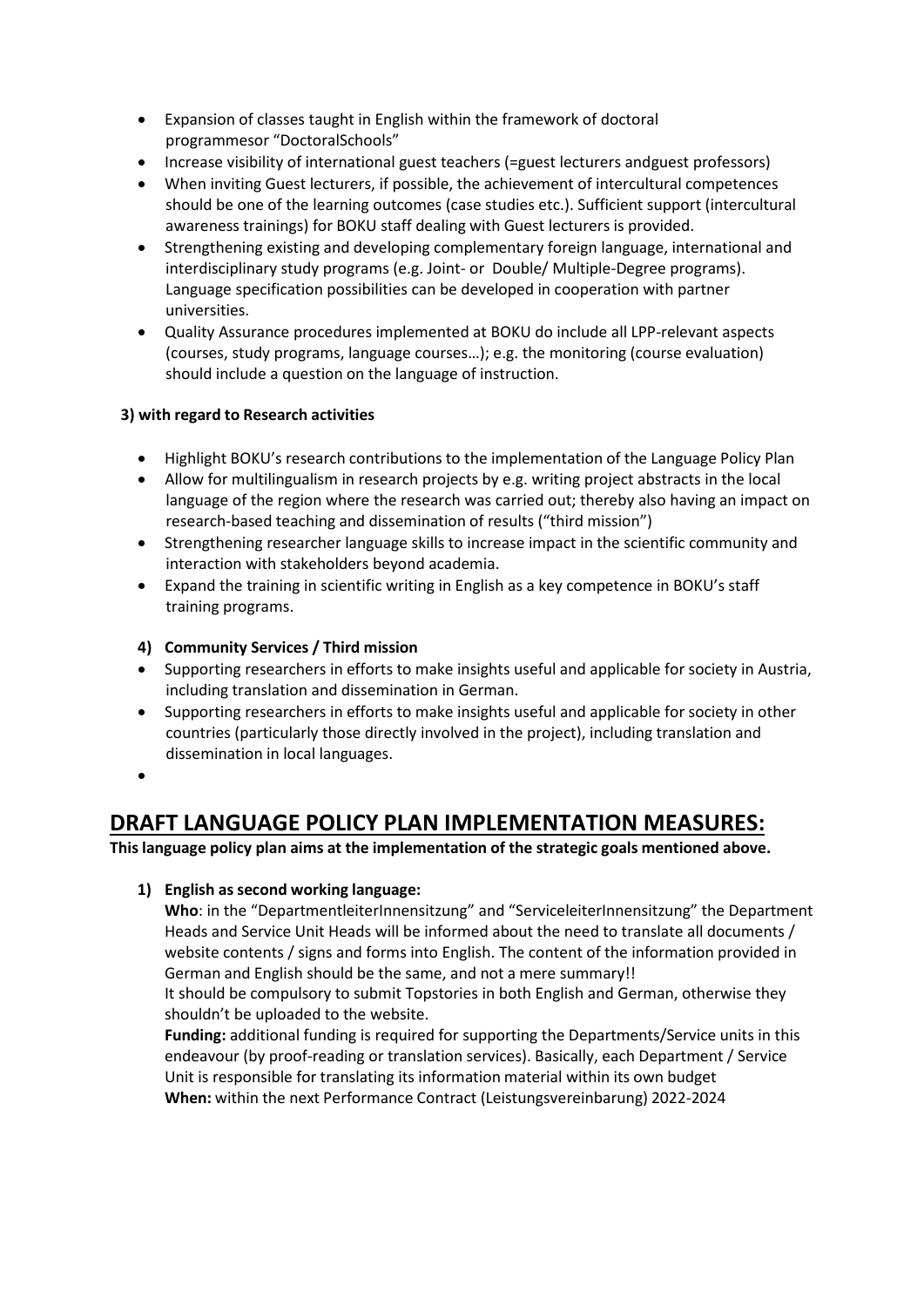## **2) English knowledge of new staff:**

For both academic and administrative staff the foreign language knowledge is given in the tender

**Who:** In the "Berufungsgesprächen" with new professors, it has to be agreed that at least one course (Lehrveranstaltung) is offered in English. **Funding:** no additional funding required **When:** continuously

## **3) Encouraging a "common language" in communication:**

- In meetings, it should be defined in a participatory approach which languages are allowed for communication - some participants might well accept one language for listening (passive language skills), while preferring to speak in a different language (active language skills).
- Co-Supervision of master or doctoral theses in co-operation with partner universities worldwide allows supervision of students in their mother tongue. If the BOKU supervisor is fluent in the chosen language, the supervision and examination could be done in this language as long as the supervisor panel is able to judge the performance. **Who:** all BOKU members (students and staff) **Funding:** no additional funding required **When**: constantly

## **4) Constant offer of continuing education courses:**

**Who:** the Human Resources Development offers a broad spectrum of English and German courses for academic and administrative staff.

**Funding:** The English and German language courses are part of the staff office's continuing education course budget.

**When:** Constantly

**Who:** the e-learning and didactics unit will continue to offer English coaching for BOKU researchers teaching in English.

**Funding:** The English Coaching is part of the e-learning and didactics' budget. Peer-to-Peerlearning could be financed via ERASMUS+ Teaching staff exchanges. Furthermore, German coaching could be offered if additional funds arise. **When:** regularly

#### **5) Improve BOKU graduates foreign language knowledge:**

BOKU's language courses will be continued to be offered (remaining places up to the maximum number of participants can be taken by BOKU staff). **Who:** BOKU-IR **Funding**: The language courses are part of the BOKU-IR office's budget. **When**: every semester

SECONDOS project: "Second generation"-Students whose parents have a different home country should be encouraged to spend a semester for studying, internship or thesis research in their parents' home country in order to intensify their knowledge of this country's language.

**Who:** special promotion campaign by BOKU-IR **Funding:** using existing CEEPUS / ERASMUS funding options **When**: within the usual scholarship application deadlines

#### **6) Mobility of administrative staff:**

The mobility of administrative staff should be increased via ERASMUS Staff mobility (within Europe).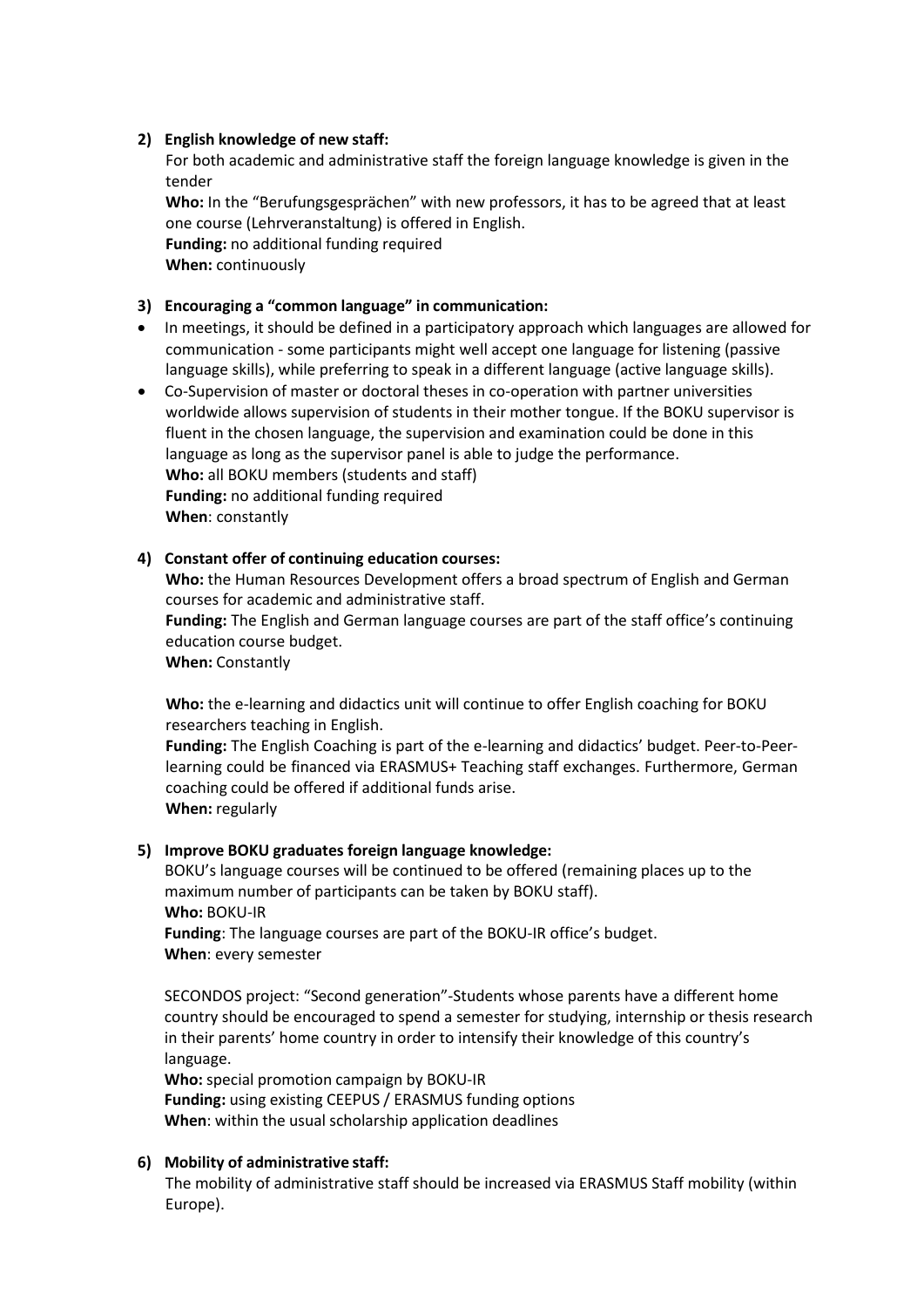**Who:** During the "Mitarbeiter\*innengespräche", the employees should be informed about the opportunity of a staff training abroad as continuing education offer. Job-Shadowing exchanges with administrative staff colleagues from abroad could be planned. **Funding:** ERASMUS+ contributes to travel and subsistence costs. **When**: Constantly

## **7) Increase of courses taught in English (at Bachelor, Master and Doctoral level)**

**Who:** Departments: employees with "Laufbahnstellen" should be encouraged to offer courses in English whenever this seems appropriate for the topics taught. This should be verified in the framework of the "Qualifizierungsvereinbarung". For a "habilitation", it should be evaluated positively if the candidates offer courses in English.

**Funding:** no specific funding, but part of "Begleitgespräche zur Zielvereinbarung" (agreement on objectives). The e-learning and didactics unit also offers a basic didactic course in English. **When:** Agreements of 2021; implementation at latest by 2022; yearly monitoring takes place.

## **8) Guest teachers / lecturers:**

**Who:** Departments

**Funding:** external funds (ERASMUS / CEEPUS etc.) or Senate funds for guest professors or partnership agreements and EU project funding **When:** yearly monitoring takes place

# **9) Target-group orientated screening of joint curricula, based on BOKU's competence areas:**

**Who:** Program coordinators / Study commissions / Senate / Study Services and BOKU International Relations

**Funding:** global budget based on performance contract (Leistungsvereinbarung) **When:** yearly monitoring by the consortia; joint curricula should additionally be reviewed every 5 years at latest.

## 10) **British English is the English to be used in all BOKU websites / documents / signs/ forms etc**.

**Who:** all BOKU members (students and staff) **Funding:** no additional funding required **When:** immediately

**A glossary of official terms and specific denominations used at BOKU in German and English should be created and made available to BOKU's student and staff in order to facilitate a consistent communication and the use of a "common language".**

**Who: The unit in charge of supporting the departments / service units with regard to point 1) of this LPP**

**Funding:** Via the next Performance contract (Leistungsvereinbarung 2022 ff) **When**: in 2022/23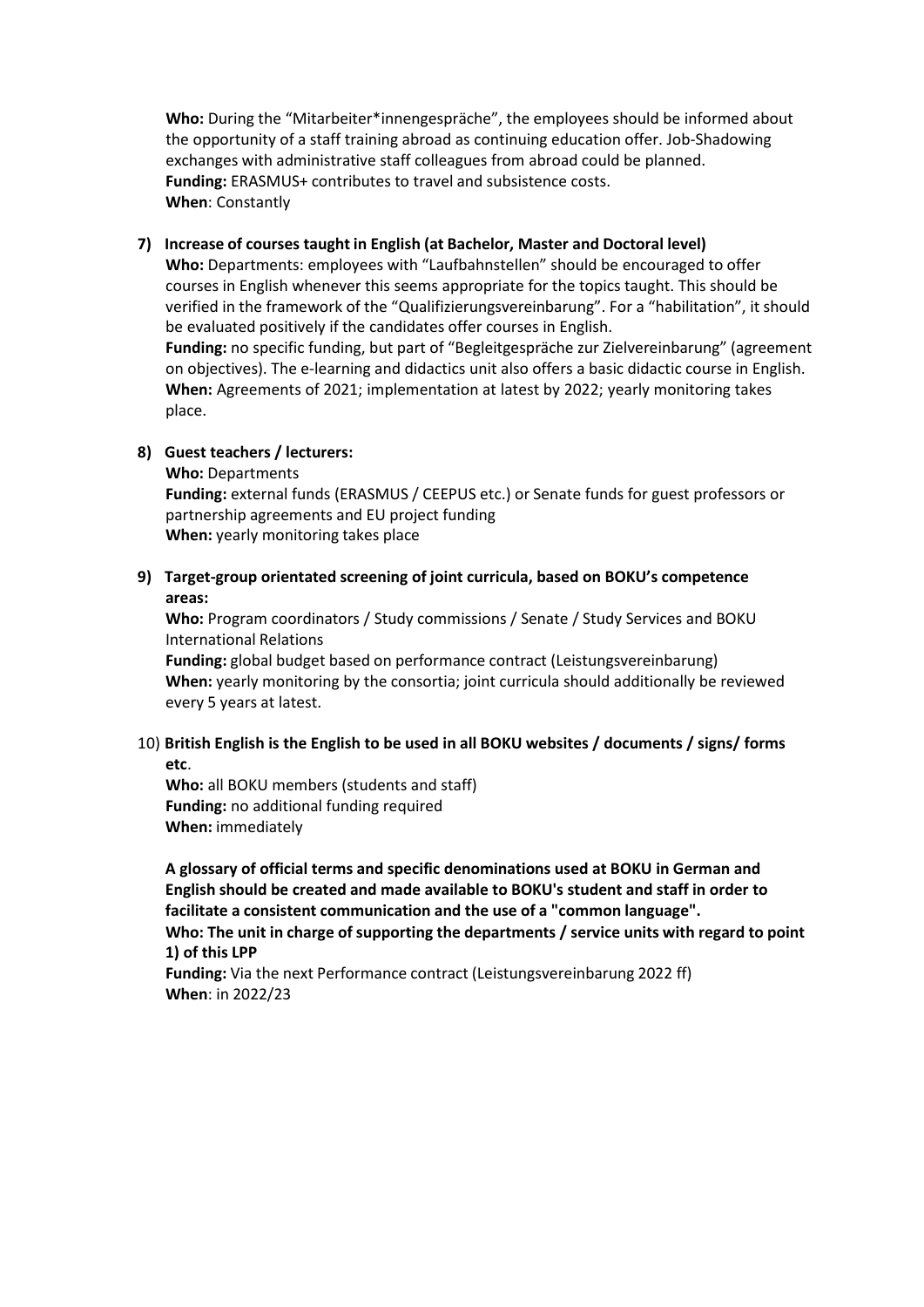| <b>Measure + Target Group</b>                                                                                                                                                                                                                                                                                                                                                                                                                                                                                                                                                                                                                                                                                                                                                              | Funding                                                                                                                                                                                                                                                                                                                                                 | Who?                                                                                                                                                                                                                                                                                                                                        | When?                                                                                            |
|--------------------------------------------------------------------------------------------------------------------------------------------------------------------------------------------------------------------------------------------------------------------------------------------------------------------------------------------------------------------------------------------------------------------------------------------------------------------------------------------------------------------------------------------------------------------------------------------------------------------------------------------------------------------------------------------------------------------------------------------------------------------------------------------|---------------------------------------------------------------------------------------------------------------------------------------------------------------------------------------------------------------------------------------------------------------------------------------------------------------------------------------------------------|---------------------------------------------------------------------------------------------------------------------------------------------------------------------------------------------------------------------------------------------------------------------------------------------------------------------------------------------|--------------------------------------------------------------------------------------------------|
| English as second working language<br>Target group: BOKU Members + external<br>stakeholders                                                                                                                                                                                                                                                                                                                                                                                                                                                                                                                                                                                                                                                                                                | each Department / Service Unit within its own<br>budget; supported by proof-reading /<br>translation services which have to be<br>additionally funded via the next performance<br>contract                                                                                                                                                              | in the "DepartmentleiterInnensitzung" and<br>"ServiceleiterInnensitzung", the Department Heads and<br>Service Unit Heads will be informed about the need to<br>translate (and not only summarise) all documents / website<br>contents / topstories / signs and forms into English and the<br>support provided for proof-reading/translating | translation of forms etc. finished<br>within the next performance contract<br>period (2022-2024) |
| English knowledge of new staff:<br>For both academic and administrative staff, the<br>foreign language knowledge isgiven in the tender<br>Target group: New academic + administrative staff                                                                                                                                                                                                                                                                                                                                                                                                                                                                                                                                                                                                | no additional funding required                                                                                                                                                                                                                                                                                                                          | In the job interviews, the language knowledge should be<br>tested.<br>In the "Berufungsgesprächen" with new professors, it has to<br>be agreed that at least one course (Lehrveranstaltung) is<br>offered in English.                                                                                                                       | continuously                                                                                     |
| Encouraging a "common language" in<br>communication:<br>In meetings, it should be defined in a<br>participatory approach which languages are<br>allowed for communication - some participants<br>might well accept one language for listening<br>(passive language skills), while preferring to speak<br>in a different language (active language skills).<br>Co-Supervision of master or doctoral theses in co-<br>operation with partner universities worldwide allows<br>supervision of students in their mother tongue. If the<br>BOKU supervisor is fluent in the chosen language,<br>the supervision and examination could be done in<br>this language as long as the supervisor panel is able<br>to judge the performance.<br>Target group: BOKU Members + external<br>stakeholders | no additional funding required                                                                                                                                                                                                                                                                                                                          | all BOKU members (students and staff)                                                                                                                                                                                                                                                                                                       | constantly                                                                                       |
| Expansion of continuing education courses<br>Target group: academic + administrative staff                                                                                                                                                                                                                                                                                                                                                                                                                                                                                                                                                                                                                                                                                                 | The English courses are part of the Human<br>Resources Development continuing education<br>course budget. The English Coaching Is part<br>of the e-learning and didactics' budget. Peer-<br>to-Peer-learning could be financed via<br>ERASMUS+ Teaching staff exchanges.<br>Furthermore, German coaching could be<br>offered if additional funds arise. | The Human Resources Development offers a broad<br>spectrum of English and German courses for academic and<br>administrative staff.<br>The e-learning and didactics unit will continue to offer<br>English coaching for BOKU researchers teaching in English.                                                                                | Constantly<br>regularly                                                                          |